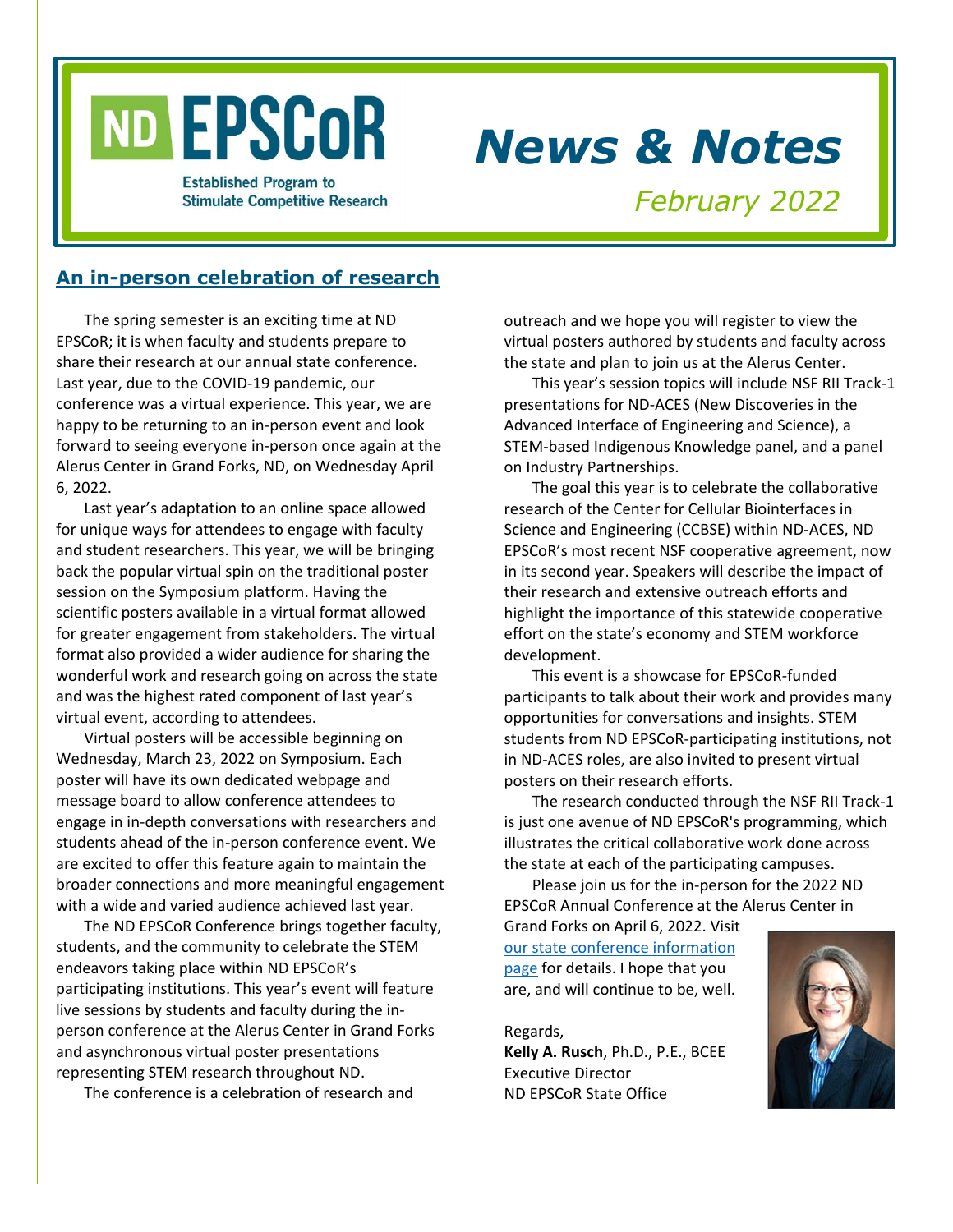# **NATURE Sunday Academy offers all sites "The Spectacular Cell" activity**

The Nurturing American Tribal Undergraduate Research and Education (NATURE) Sunday Academy program for the 2021-2022 school year began in October and will continue through April. The Sunday Academy Program generates interest in STEM among American Indian students. Once a month during the academic year, middle and high school students are brought together to explore practical day-to-day problems involving STEM requiring them to analyze the problem, and seek potential solutions.

Sunday Academy sessions are held at each of the participating Tribal Colleges/Universities (TCUs) and are hosted by TCU STEM faculty, who serve as the NATURE Coordinator at each site. Activities usually begin at 10, or 11:00 am and last up to four hours, including lunch. Cultural relevance and hands-on activities are emphasized in all topic areas. Sessions are developed and delivered by TCU, NDSU, and UND faculty.

This month, Sitting Bull College, Cankdeska Cikana Community College, and Turtle Mountain Community College all participated in "The Spectacular Cell" activity. Nueta Hidatsa Sahnish College will offer "The Spectacular Cell" at a later date.

**Lori Gourneau** (CCCC, TMCC) developed the activity for all sites. Gourneau has partnered with NATURE Coordinator, Brent Voels, this year to host Sunday Academy sessions at CCCC. As is true with all Sunday Academy activities, embedded within "The Spectacular Cell" was a cultural connection that included the specific cultural norms of the local tribe and a specific cultural link to the Medicine Wheel.

Student participants were introduced to the foundational concepts of cellular biology as they

learned what a cell is and what it does. The first activity was an interactive game show to test their knowledge. The students then created their own cell out of a dozen different edible materials, showing



the parts of both plant and animal cells. In the third



activity, the students investigated hydrophilic vs. hydrophobic materials using oil and water (pictured above, right) and finally the students created a magnetic slime (pictured left).

The theme of the Sunday Academy was how small cells work together to create a larger whole. "It was a beautiful day and students choose to spend the day expanding their knowledge about cells," noted **Raymond Burns**, ND EPSCoR Tribal Partnership Manger, who joined Sitting Bull for their activities this month.



*NATURE Sunday Academy participants at Sitting Bull College create the parts of a cell using edible materials.*



*Students gather at Sitting Bull College, one of three sites offering "The Spectacular Cell" Sunday Academy on Sunday, February 6, 2022.*

At Sitting Bull College, 16 secondary students attended this month's Sunday Academy. "The students were really enjoying the activity, you could especially tell that the students enjoyed the hands-on components and liked sharing and discussing with their peers," said Burns.

The NATURE Sunday Academy program offers advanced science and technology demonstrations, like this one, to students monthly during the academic year. The dedication by faculty and staff to deliver this programming on a Sunday is one of the most impressive parts of the over-two-decades old Sunday Academy program. Sunday Academy would not be the successful outreach program that it is without the dedicated NATURE site coordinators at each participating TCU.

ND EPSCoR [www.ndepscor.ndus.edu](http://www.ndepscor.ndus.edu/) 701-231-8400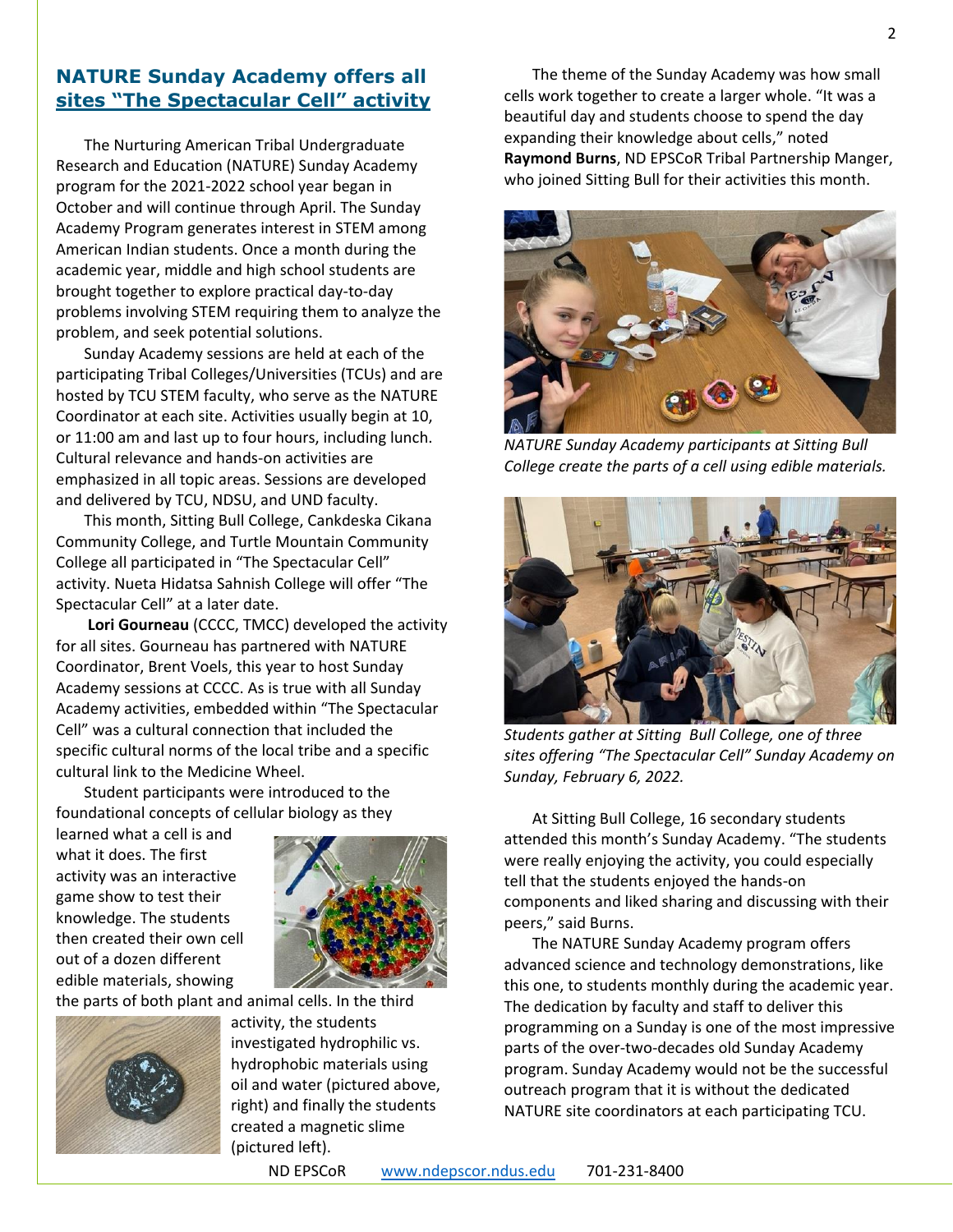By the end of the Sunday Academy, most of the edible cells were completely eaten. According to Burns, student engagement in the activity was incredible. "The students seemed to have a lot of fun and enjoyed experiencing a college setting," said Burns. "The Spectacular Cell" activity was completed by three sites which instructed a total of 30 secondary students.



*Sitting Bull College NATURE Site Coordinator, Mafany Ndiva Mongoh, helps students with the activities.*

For information about NATURE Sunday Academy, contact Raymond Burns, the ND EPSCoR State Office Tribal Partnerships Manager, by [email](mailto:raymond.burns@ndus.edu) or calling 701- 231-8606. You can also visit our [NATURE Sunday](https://www.ndepscor.ndus.edu/ndep/nature/sunday-academy/)  [Academy page](https://www.ndepscor.ndus.edu/ndep/nature/sunday-academy/) for additional information.

# **2022 STTAR business applications open\_\_\_\_\_\_\_\_\_\_\_\_\_\_\_\_\_\_\_\_\_\_\_\_\_**

The Students in Technology Transfer And Research (STTAR) program, an ND EPSCoR State Officesponsored, state-funded program, offers ND-based businesses the opportunity to cost-share student internship salaries during the summer of 2022. The application window for 2022 is open through February 25th. Through the program, ND companies and organizations hire great students who use their academic training and expertise to help find solutions to technical challenges while sharing the salary costs with the ND EPSCoR State Office. ND EPSCoR State Office cost-sharing provides \$7.50 per hour toward the student's summer salary.

The STTAR program provides an opportunity to gain valuable work experience. Funding is limited for 2022, and applications are accepted on a first-come, firstserved basis. The qualifying criteria include:

The business must be a ND company or have a ND-based office;

- The work/project must have a science, technology, engineering, or math (STEM) focus for the internship; and
- The internship must be a minimum of eight weeks and a maximum of 12 weeks.

The ND EPSCoR contribution for the internship is up to \$3,600 per individual student. For more information or to obtain a business partner application, please visit [the STTAR program webpage](https://www.ndepscor.ndus.edu/programs/sttar/) or [email ND](mailto:ndepscor@ndus.edu) EPSCoR.

# **The STEM at Home video series continues\_\_\_\_\_\_\_\_\_\_\_\_\_\_\_\_\_\_\_\_\_**

The ND EPSCoR State Office brings fun STEM projects to families at home via our YouTube channel. STEM at Home features simple and exciting STEM projects for young students to help teach essential critical thinking skills and potentially spark a lifetime interest in STEM.

Our entire collection of STEM project videos and shopping lists is availabl[e here.](https://www.ndepscor.ndus.edu/ndepscorprograms/stem_at_home_activities/) Also, watch our newest video in our STEM at Home series, Candy Lab, linked below.



*Get the complete shopping list for the Candy Lab activity [here.](https://bit.ly/3GuPtVL)*

[Subscribe to our YouTube channel](https://bit.ly/ndepscorchannel) and visit our [STEM activities page](https://www.ndepscor.ndus.edu/ndepscorprograms/stem_at_home_activities/) for shopping lists. You can also visit our [STEM Education Portal](https://www.ndepscor.ndus.edu/stem_education/stem_education_portal/) and [NATURE Sunday](https://www.ndepscor.ndus.edu/ndep/nature/sunday-academy/)  [Academy](https://www.ndepscor.ndus.edu/ndep/nature/sunday-academy/) pages for more activities and lesson plans that strengthen the STEM pathway for students across ND.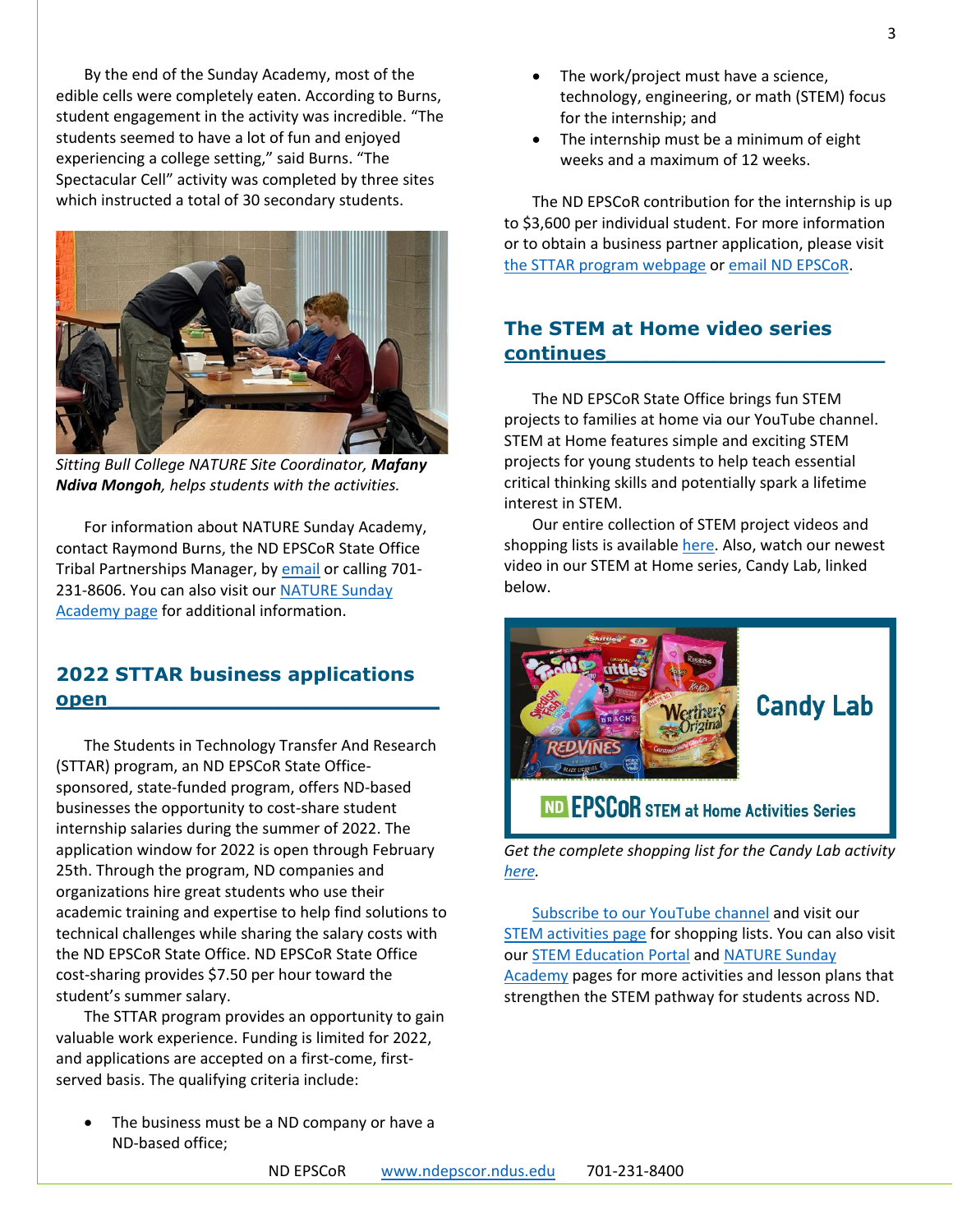# **ND EPSCoR State Office-sponsored STEMzone with North Dakota's Gateway to Science\_\_\_\_\_\_\_\_\_\_\_\_\_\_**

EPSCoR partner **North Dakota's Gateway to Science** (NDGTS) continues to deliver hands-on STEM programming throughout North Dakota. Gateway to Science on the Go was recently in Jamestown with its STEMzone program at Lincoln Elementary School.

STEMzone is a carnival-style event with STEM stations that allow students to engage in hands-on learning experiences in science, technology, engineering and math. The STEMzone in Jamestown included stations where students could work on circuits, do brain teasers, look at objects through microscopes, build structures, create and test air-powered vehicles, and more.

"It is also really about career exploration to see what the skills they enjoy doing, and what jobs they can do," said Janet Rosario, Programs Director for North Dakota's Gateway to Science. "They learn 21st century skills, creativity, teamwork, collaboration and communication."

Rosario said STEM is in everything that people do, including the environment, health, and technology. She noted it is important for students to learn about STEM when they are young not only for their future careers but also to have the knowledge to make good decisions in the future. "It also gives them the confidence to do STEM," she said. "Not just kids, but some adults, are intimidated by science and math. But if they start out young they can gain that confidence to do those things, to do STEM. They can explore careers that they may not have thought that they can do."



*A STEMzone participant investigates samples using a microscope.*

The STEMzone program at Lincoln Elementary was made possible through the partnership between the ND EPSCoR State Office and NDGTS to deliver quality STEM programming throughout North Dakota.

The mission of North Dakota's Gateway to Science is to inspire the discovery of science through hands-on experiences. Gateway to Science fulfills its mission by operating an interactive exhibit gallery in Bismarck and by developing and delivering mobile educational outreach programs across the state through the Gateway to Science on the Go van.

A construction project on the Bismarck State College campus will greatly expand this valued resource to better serve the students and families in our state. Scheduled for completion in 2022, this new facility will feature interactive experiences that highlight STEM industries, careers, and skills in a gallery 5½ times the size of its current space.

The facility will also feature an education wing including a laboratory classroom, two additional classrooms, and outdoor learning areas. The expanded space means expanded programs offered by NDGTS including camps, afterschool clubs, workshops, and public events – will reach more children and families. The new center will also serve as the headquarters for Gateway to Science on the Go.

Learn more by visiting our **Partnership with North** [Dakota's Gateway to Science page.](https://www.ndepscor.ndus.edu/education/gateway_to_science/)

# **CIRCLES Alliance survey and interview opportunities\_\_\_\_\_\_\_\_\_\_**

In October 2020, the ND EPSCoR State Office joined five other EPSCoR states (Idaho, Montana, New Mexico, South Dakota, and Wyoming) in a National Science Foundation-funded collaborative research project that forms an Alliance to connect with tribal community members within those states to gain a better understanding of each community's definition and perspective of STEM (science, technology, engineering, and mathematics). Initially, Alliance members planned to visit each tribal community, but with the COVID pandemic continuing, the Alliance has decided to continue to make virtual connections.

Using a common set of questions across the sixstate CIRCLES (Cultivating Indigenous Research Communities for Leadership in Education and STEM) Alliance, participants input is being gathered through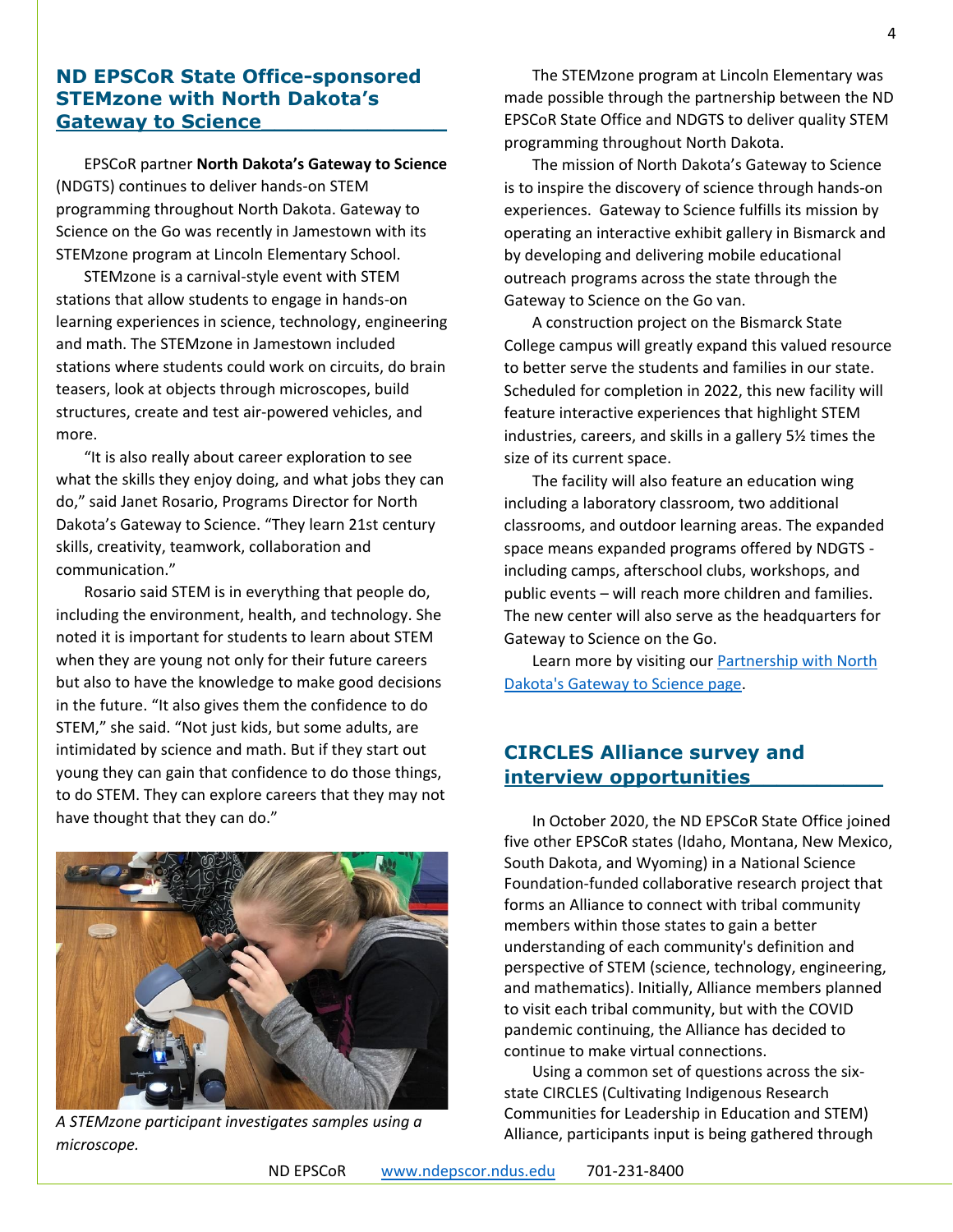virtual interviews over Zoom or through an online survey with tribal community stakeholders to gain their perspective on how indigenous based STEM education is currently being incorporated or might be incorporated in the future, to support student STEM learning. To participate in an interview or survey, you must be 18 years or older.

The ND EPSCoR State Office has created [a link to a](http://bit.ly/circlesalliance)  [90-second video](http://bit.ly/circlesalliance) that describes these efforts. The anonymous online survey is [available at this link.](https://ndstate.co1.qualtrics.com/jfe/form/SV_0vtVlLFJlzwWH2Z) Additionally, ND EPSCoR is conducting individual virtual interviews. If you would prefer to participate in an individual interview, please contact ND EPSCoR at [ndepscor@ndus.edu,](mailto:ndepscor@ndus.edu) or call 701-231-8400.

This effort aims to foster better connections with tribal communities and support STEM educational programming. Working toward that goal, the ND EPSCoR State Office humbly requests your assistance in completing this survey or contacting us to set up a virtual interview. The CIRCLES Alliance believes this is a particularly poignant time to reflect on observations regarding indigenous based STEM education as the COVID pandemic has brought some new challenges into focus. Learn more about the [North Dakota CIRCLES](https://www.ndepscor.ndus.edu/ndepscorprograms/circles_alliance_prime_institution_umt_2020_2022/)  [effort here.](https://www.ndepscor.ndus.edu/ndepscorprograms/circles_alliance_prime_institution_umt_2020_2022/)

# **News of note\_\_\_\_\_\_\_\_\_\_\_\_\_\_\_\_\_\_**

Colleen Fitzgerald, Mark Hoffmann, and Mukund Sibi named Fellows of American Association for the Advancement of Science

Congratulations to ND EPSCoR State Steering Committee Member **Colleen Fitzgerald** (NDSU), ND-ACES Computation, Machine Learning, and Predictive Modeling Pillar Co-Lead **Mark Hoffmann** (UND), and INSPIRE-ND Center for Sustainable Materials Science Co-Lead **Mukund Sibi** (NDSU), on being named Fellows of the American Association for the Advancement of Science (AAAS). Fitzgerald was honored for her contributions to linguistics and language sciences. Hoffmann and Sibi were honored for their contributions to chemistry. Congratulations on this lifetime honor!

# **Congratulations to ND-ACES graduates\_\_\_\_\_\_\_\_\_\_\_\_\_\_\_\_\_\_\_\_\_**

Congratulations to the following ND-ACES Ph.D. student participants on their recent achievements. We wish you well in your future endeavors.

- **Haneesh Jasuja** (NDSU)
- **H. M. Nasrullah Faisal** (NDSU)

Thank you for your contribution to the ND-ACES ND EPSCoR Research Infrastructure Improvement (RII) Track-1 award.

# **Events and trainings\_\_\_\_\_\_\_\_\_\_\_\_\_**

2022 State Conference

Wednesday, April 6, 2022 Alerus Center in Grand Forks, ND

**ND EPSCOR** 

The 2022 ND EPSCoR Annual Conference will be on Wednesday, April 6, 2022, at the Alerus Center in Grand Forks, ND. The ND EPSCoR Conference is an annual event that brings together faculty, students, and the community to celebrate the STEM endeavors taking place within ND EPSCoR's participating institutions. Accommodation is available at the [Canad Inn](https://www.canadinns.com/stay/grand-forks/) and surrounding hotels.

[Register here.](https://symposium.foragerone.com/nd-epscor-2022-state-conference/register) This registration link is for both virtual content access and in-person attendance. If attending in person, please register by noon on Friday, March 18, 2022.

#### [Submit a virtual poster here.](https://symposium.foragerone.com/nd-epscor-2022-state-conference/submission)

Poster submissions are welcome from students and faculty from our participating institutions. The deadline to submit a virtual poster via the poster submission link is noon on Friday, March 4, 2022.

[View the virtual poster guidelines here.](https://www.ndepscor.ndus.edu/fileadmin/ndus/ndepscor/State_Conference/Poster_Submission_Guidelines_2022.pdf)

### [View the agenda here.](https://www.ndepscor.ndus.edu/fileadmin/ndus/ndepscor/State_Conference/2022_ND_EPSCoR_State_Conference_Agenda.pdf)

Additional resources for poster authors and presenters are available o[n our templates and](https://www.ndepscor.ndus.edu/resources/)  [information page](https://www.ndepscor.ndus.edu/resources/) and our [logo page.](https://www.ndepscor.ndus.edu/resources/helpful-resources/poster-logos/)

Visit the [ND EPSCoR State Conference information](https://www.ndepscor.ndus.edu/news/nd_epscor_state_conf/)  [page](https://www.ndepscor.ndus.edu/news/nd_epscor_state_conf/) often. More details to come as the event approaches.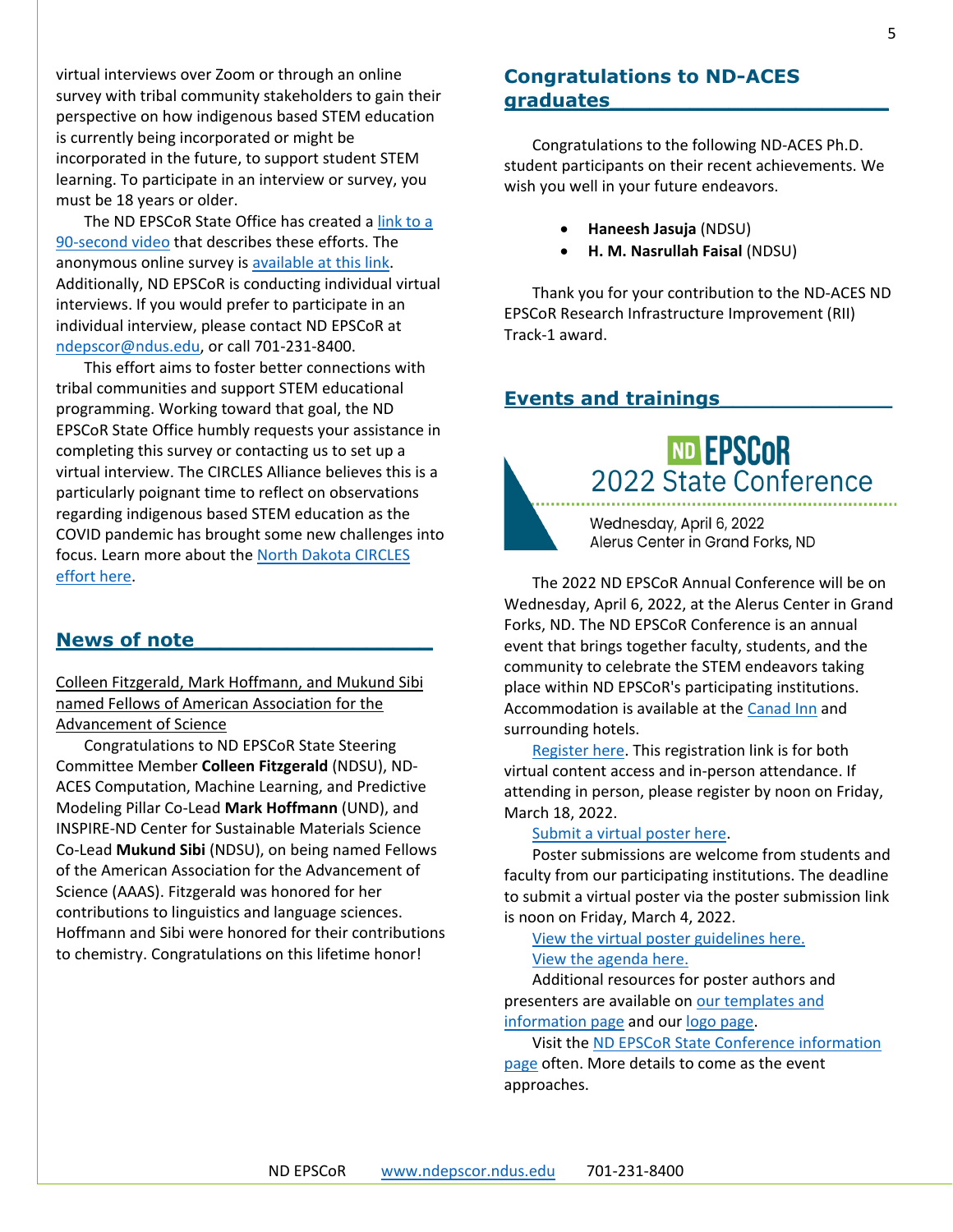#### ND EPSCoR Annual Conference Virtual Poster Submission Information Sessions

Have questions or want more information about virtual posters? Attend one of our four ND EPSCoR Virtual Poster Submission Information Sessions. These informational sessions are optional, identical, offered via Zoom, and no registration is required to attend. Or view the asynchronous recording of this information on our [conference information page.](https://www.ndepscor.ndus.edu/news/nd_epscor_state_conf/)

- Information Session #3 Friday, February 18, 2022, 11:00 am – 11:45 am <https://ndsu.zoom.us/j/98247242280>
- Information Session #4 Friday, February 25, 2022, 1:00 pm – 1:45 pm <https://ndsu.zoom.us/j/96378379914>

#### Responsible Conduct of Research (RCR)

RCR training is available upon request to augment initial campus or Collaborative Institutional Training Initiative (CITI) RCR trainings. Please [contact ND EPSCoR](mailto:ndepscor@ndus.edu) to schedule.

# **Funding opportunities**

Funding Opportunities come from three sources:

- 1. The National Science Foundation (NSF)-funded New Discoveries at the Advanced Interface of Computation, Engineering, and Science (ND-ACES) RII Track-1 cooperative agreement, which consists of two broad components: 1) Center for Cellular Biointerfaces in Science and Engineering (CCBSE), which consists of three research pillars: materials design, cellular systems, and computational approaches and 2) PROmoting Sustainable Partnerships in Education and Research (PROSPER), which consists of four connected project elements: education and workforce development, broadening participation, partnerships and collaborations, and communication and dissemination.
- 2. ND EPSCoR State Office
- 3. [EPSCoR and EPSCoR-like federal funding agencies,](https://www.nsf.gov/od/oia/programs/epscor/nsf_oiia_epscor_epscor_eicc.jsp) which include: Department of Energy (DOE), National Aeronautics and Space Administration (NASA), National Institutes of Health (NIH), NSF, U.S. Department of Agriculture (USDA), and Department of Defense (DoD).

# Track-1 ND-ACES: Doctoral STEM Teaching Assistantship NDSU/UND ONLY

Under ND-ACES, the Doctoral STEM Teaching Assistantship program is designed to: 1) increase

NDSU/UND doctoral students' understanding of and experience in undergraduate STEM teaching and 2) provide course release time to the Tribal College/University (TCU), Primarily Undergraduate Institution (PUI), and Master's College/University (MCU) faculty/instructors/CCBSE researchers so that they are able to spend additional time conducting their research. The Doctoral STEM Teaching Assistantship Program is a semester-long teaching placement (during Spring 2022 or Fall 2022) that will take place at a CCBSEparticipating TCU, PUI, or MCU. Under the direction of the faculty/instructor/CCBSE researcher on those campuses, doctoral students will teach one course determined collaboratively between the doctoral student, the TCU/PUI/MCU faculty/instructor, and the institution. For more information, see the [Request for](https://www.ndepscor.ndus.edu/fileadmin/ndus/ndepscor/STEM/STEM_Teaching_Asst._2021.pdf)  [Applications.](https://www.ndepscor.ndus.edu/fileadmin/ndus/ndepscor/STEM/STEM_Teaching_Asst._2021.pdf) Please be aware of the following application deadline:

• Fall 2022 Award Dates: August 1 – December 15, 2022 / Application Due: February 28, 2022

#### Undergraduate Research Assistantship (URA) Program

This program gives current junior and senior undergraduate students pursuing a B.S. STEM degree at a four-year institution (or a two-year institution granting B.S. STEM degrees) an opportunity to perform research within the National Science Foundation (NSF) funded New Discoveries in the Advanced Interface of Computation, Engineering, and Science (ND-ACES) Center for Cellular Biointerfaces in Science and Engineering (CCBSE).

The URA is a six-month award that is renewable for up to one additional year. URA awardees will conduct up to 18 months of research under the direction of a ND-ACES CCBSE researcher. For more information, see the [Request for Applications.](https://www.ndepscor.ndus.edu/fileadmin/ndus/ndepscor/Undergraduate_Research_Assistantship/URA_2022.23RFA_reopened.pdf)

Application Deadline: Open until funds are exhausted

# Distributed Research Experience for Undergraduates (dREU)

Under this program undergraduate students – from the nine ND EPSCoR ND-ACES RII Track-1 participating campuses - three Primarily Undergraduate Institutions (PUIs), one Master's College/University (MCU), three Tribal Colleges/Universities (TCUs) located in ND, or the two Research Universities (RUs) – are required to work in the ND-ACES Center for Cellular Biointerfaces in Science and Engineering (CCBSE) alongside NSF Track-1 faculty researchers on their CCBSE cutting-edge research projects in materials design, cellular systems, or computational approaches. Women, minorities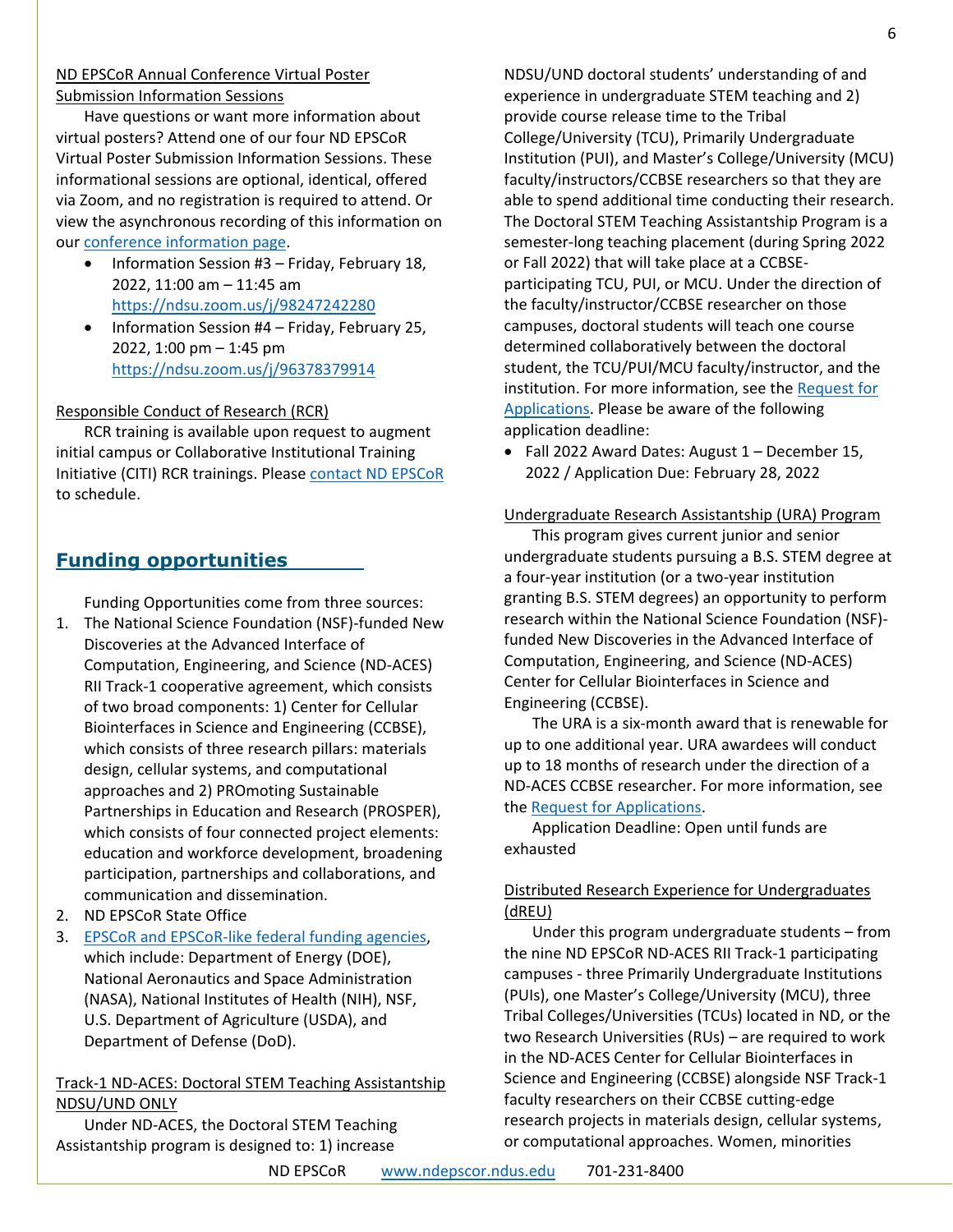underrepresented in STEM, persons with disabilities, first generation college students, economically disadvantaged or rural populations are strongly encouraged to apply. For more information, see the [Request for Applications.](https://www.ndepscor.ndus.edu/fileadmin/ndus/ndepscor/REU/2021REURFAfinal_reopened.pdf)

Application Deadline: Open until funds are exhausted

#### ND NASA EPSCoR SFO CAN

In response to the FY [2022 NASA Notice of Funding](https://nspires.nasaprs.com/external/solicitations/summary!init.do?solId=%7B4B3D113D-5353-DB80-07EA-64CCC33FB4E2%7D&path=open)  [Opportunity \(NOFO\) EPSCoR Suborbital Flight](https://nspires.nasaprs.com/external/solicitations/summary!init.do?solId=%7B4B3D113D-5353-DB80-07EA-64CCC33FB4E2%7D&path=open)  [Opportunity \(SFO\) Announcement Number:](https://nspires.nasaprs.com/external/solicitations/summary!init.do?solId=%7B4B3D113D-5353-DB80-07EA-64CCC33FB4E2%7D&path=open)  [NNH22ZHA002C,](https://nspires.nasaprs.com/external/solicitations/summary!init.do?solId=%7B4B3D113D-5353-DB80-07EA-64CCC33FB4E2%7D&path=open) the [North Dakota NASA EPSCoR](https://ndnasaepscor.und.edu/) (Established Program to Stimulate Competitive Research) is soliciting pre-proposals from faculty at [affiliate institutions](https://ndnasaepscor.und.edu/about/affiliate-members.html) specifically designed to promote and expand NASA research in North Dakota. Following preliminary proposal selection by ND NASA EPSCoR, the selected pre-proposal team will work directly with the ND NASA EPSCoR office to submit a full proposal to NASA via NSPIRES.

The full RFP, online submission form, and budget sheet can be found in the RFP announcement on the ND [NASA EPSCoR website.](http://blogs.und.edu/jdosas/2022/01/nd-nasa-epscor-sfo-can-sp22/)

Pre-proposals are due Noon, 2/22/2022.

#### EPSCoR Research Infrastructure Improvement Program: Bridging EPSCoR Communities (RII-BEC)

The Established Program to Stimulate Competitive Research (EPSCoR) is designed to fulfill the mandate of the National Science Foundation (NSF) to promote scientific progress nationwide. Jurisdictions are eligible to participate in the NSF EPSCoR Research Infrastructure Improvement (RII) Program based on their level of total NSF support over their most recent five years. Through this program, NSF facilitates the establishment of partnerships among academic institutions and organizations in governmental, nonprofit, and commercial or industrial sectors that are designed to effect sustainable improvements in a jurisdiction's research infrastructure, Research and Development (R&D) capacity, and hence, its R&D competitiveness. For details, [see the program](https://www.nsf.gov/pubs/2022/nsf22536/nsf22536.htm)  [solicitation.](https://www.nsf.gov/pubs/2022/nsf22536/nsf22536.htm) Please be aware that some campuses may have internal guidelines related to this RFP. Proposals are due April 4, 2022

Department of Defense EPSCoR Capacity Building

The DEPSCoR Capacity Building competition objectives are to jumpstart capability development in the State/Territory through increased human, technical, and management resource and to achieve excellence in

a DoD-relevant research area through funding to support equipment, education, research, and other relevant activities.

Grants awarded under this program are intended to support the strategic objectives of IHEs (either individually or in partnership with others) in DEPSCoR States/Territories to achieve basic research excellence in areas of high relevance to the DoD. Proposals will vary depending on technical field and geographic region. View the grant opportunity details [here.](https://epscorideafoundation.us1.list-manage.com/track/click?u=54d669391232b23bf15d1a89f&id=66c86fc795&e=e5e9efddb6) Slides from Summer 2021 info sessions are available [here.](https://epscorideafoundation.us1.list-manage.com/track/click?u=54d669391232b23bf15d1a89f&id=9cb850104f&e=e5e9efddb6)

• Due February 22, 2022

#### Department of Defense EPSCoR Research Collaborations

The DEPSCoR competition intends to encourage collaborations on basic research projects of interest to the Department. The program is structured to form a 2 person team between 1) a researcher who has never served as a principal investigator (PI) on a prior DoDfunded award and 2) an investigator who will provide mentorship and has served as a PI on a DoD-funded research award actively between 1 October 2014 and 30 September 2021. View the grant opportunity details [here.](https://www.grants.gov/web/grants/view-opportunity.html?oppId=333421) Slides from Summer 2021 info sessions are available [here.](https://epscorideafoundation.us1.list-manage.com/track/click?u=54d669391232b23bf15d1a89f&id=9cb850104f&e=e5e9efddb6)

• Due February 22, 2022

#### Department of Defense: DEPSCoR Regional DoD Day

The Department of Defense (DoD) has asked the University of South Dakota to host a regional DEPSCoR DoD Day, where DoD program managers will provide information about the DEPSCoR program and general information about working with the DoD. The regional DEPSCoR Day will be held in Spring of 2022 in Vermillion, SD. For more information, please see: [DEPSCoR Regional DoD Day](https://www.usd.edu/research/depscor-dod-day)

#### NSF: EPSCoR Workshop Opportunities

EPSCoR is designed to fulfill NSF's mandate to promote scientific progress nationwide, and NSF EPSCoR continually welcomes proposals for workshops in Solicitation NSF 19-588. These workshops focus on multi-jurisdictional efforts of regional to national importance related to EPSCoR's goals and NSF's mission. For more information, please see the RFP: [EPSCoR](https://www.nsf.gov/pubs/2019/nsf19588/nsf19588.pdf)  [Workshop Opportunities](https://www.nsf.gov/pubs/2019/nsf19588/nsf19588.pdf)